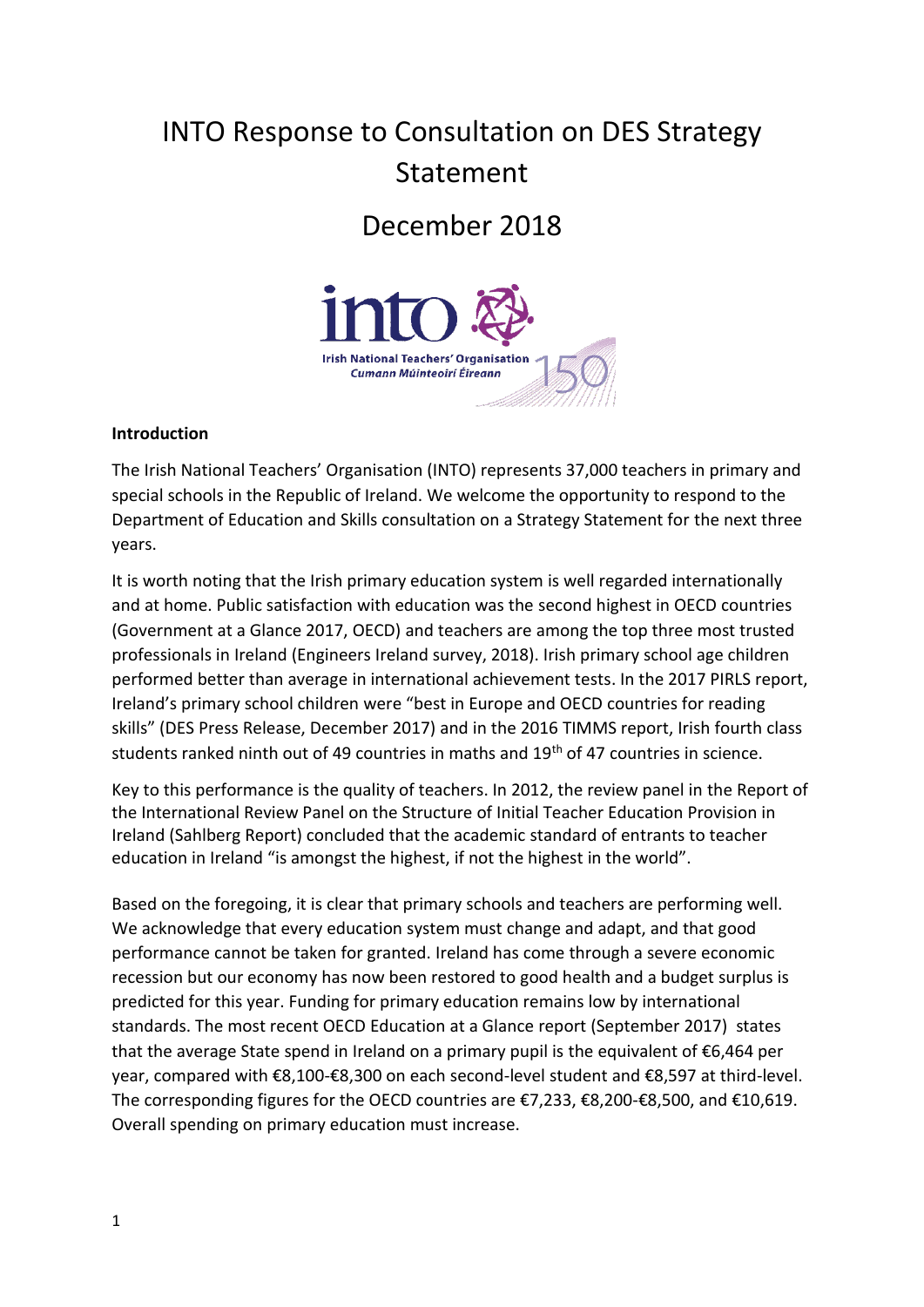In this context, it is essential that priority be given to restoring key elements of provision that were curtailed in times of economic crisis.

- The projected demographic profile in primary schools affords some opportunities to reduce class size to EU average levels – a key INTO priority, and provide for supply panels.
- Capitation funding for primary schools must be increased to pre-recession levels.
- Supports for school leadership, including leadership and management posts must be increased.
- We need further investment in supporting pupils at risk of social exclusion and children with special educational needs.
- The pay and conditions of all teachers, including post 2011 entrants to the profession, must be equalized and increased as a means of ensuring the recruitment and retention of a supply of highly qualified and motivated teachers.

Change must be moderated and paced in such a way that it does not become a barrier to improvement and development, or a deterrent to effective teaching and learning. Recent years have seen a plethora of initiatives and programmes introduced in schools, often without adequate resourcing or training. A demand for demonstration of compliance with legislative initiatives has increased bureaucracy and administration in schools. Calls from many quarters for schools to respond to societal changes and become the remedy to matters such as obesity, excessive mobile phone use, and environmental damage have left teachers feeling that they are being asked to take on additional workload. All of this is taking place alongside curricular and other changes to teaching and learning in schools.

A sense of frustration and anger at additional workload was evident in the first resolution of INTO Congress 2018. The resolution expressed deep concern at "the ever expanding list of initiatives emanating from the DES and others" and stated "that the expectation that teachers undertake additional workload and resulting pressure is untenable", and demanded that "a timetable for curricular change and deceleration of curricular change be agreed".

There is an opportunity in this Strategy Statement to commit the State to repairing the damage done to our education system in the recession, addressing workload, dealing with the issue of fatigue with innovation and change; and allowing schools the opportunity to consolidate reforms already introduced and implemented.

The recently established Primary Forum on workload also provides a clear method of meaningful consultation around the introduction and sequencing of change. The Minister has indicated his awareness of this latter issue and his desire to do something about it. We look forward to seeing this aspiration reflected in the Strategy Statement.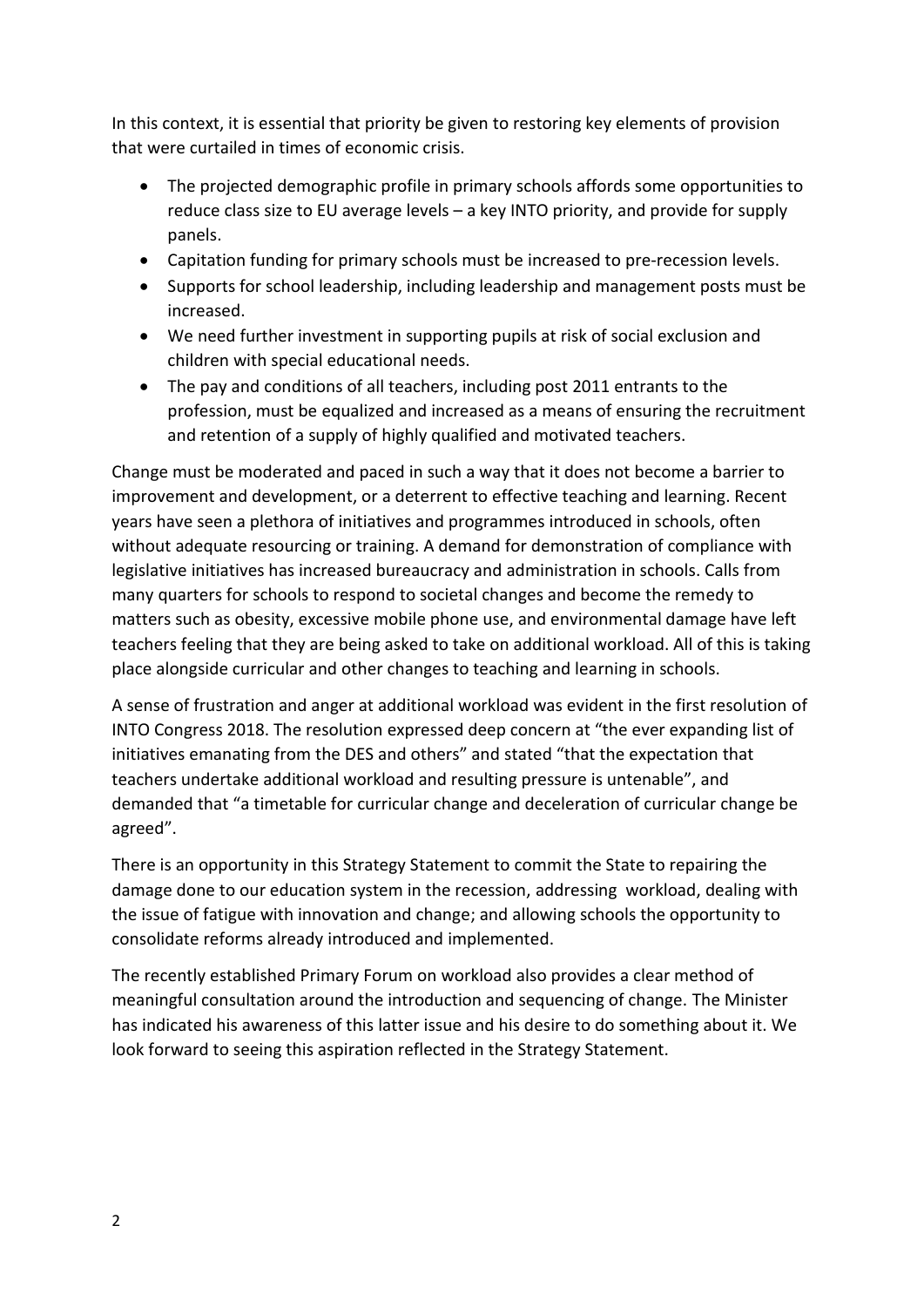#### **Goal 1: Improve the learning experience and the success of learners**

#### *Curriculum*

Curriculum change needs to be slowed down to enable each change to be embedded before a new change is introduced. Specifically, the introduction of the primary Maths Curriculum should be deferred to allow teachers to focus on the implementation of the language curriculum and to allow consultation on the overview of the primary curriculum to take place first. All curriculum change needs to be supported by comprehensive professional development, and substitute cover / or school closures must be provided to enable teachers to attend any system driven professional development.

#### *Literacy and Numeracy*

The focus in the Literacy and Numeracy strategy should be on improving learning in literacy and numeracy rather than on targets of achievement in tests that reflect only narrow aspects of learning. All schools should have the option of availing of professional development in programmes such as First Steps, Ready, Steady, Go Math etc; currently only available to DEIS schools, where they feel it would be of benefit to their pupils.

#### *STEM*

Professional development for teachers should be available on an ongoing basis, to enhance the teaching of science and maths which takes place in primary schools. Funding should be available to all schools to enhance the teaching of STEM.

#### *Digital learning/ICT*

Many schools have developed good practice and have accessed technology, often through fundraising. To enable schools to progress, ICT resources, technical support and broadband should be available to all schools. Professional development in ICT should be available on an ongoing basis. The provision of broadband to every primary school must remain a key objective in the digital strategy.

#### *Well-being*

The focus on well-being in the previous Action Plan is welcome. Primary schools are very aware of their responsibilities in this area, and a more formal approach to ensuring that children have the essential skills and resilience they need has been recognised. However, there should be no obligation on schools to use SSE to develop well-being in their schools. Well-received programmes such as Incredible Years, Pax, and Friends for Life should be available to all schools. Support should be available from PDST to support schools to develop well-being policies

#### *Transitions*

Time should be available to teachers to engage with pre-schools, post-primary schools to enable successful transitions for pupils.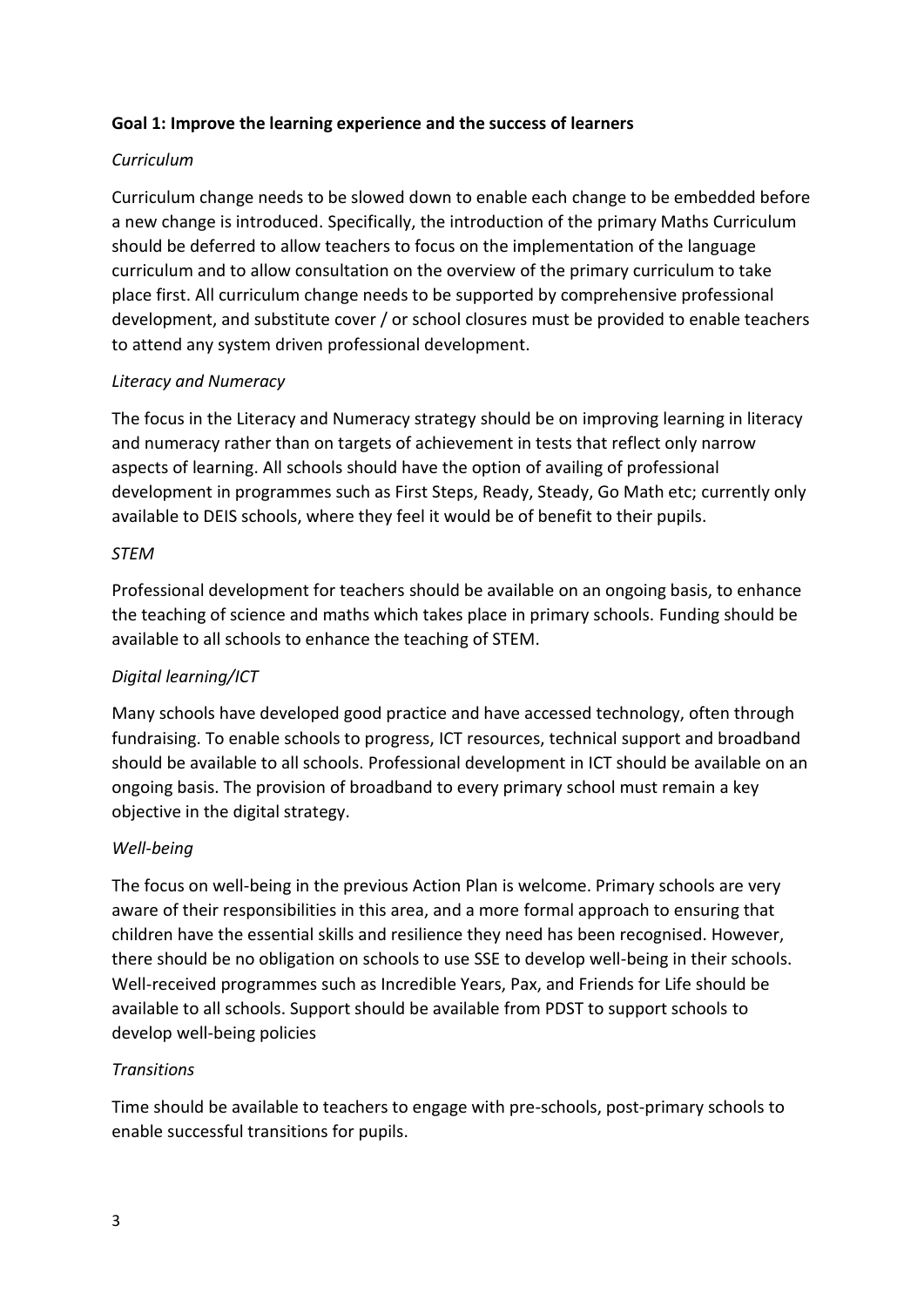# **Goal 2: Improve the progress of learners at risk of educational disadvantage or learners with special educational needs**

#### *Disadvantage*

The improvements which have occurred in recent years in class size have not been reflected in the DEIS staffing schedules. While the additional number of pupils to appoint a further teacher in mainstream schools has been reduced (in larger schools) from 28 to 26, the DEIS ratios remain at their previous levels so that, for example, in a DEIS Band One school, 22 remains the number of children required to employ a further teacher in a vertical school. Not changing the ratios in the DEIS schools has reduced the sharpness of the focus on tackling educational disadvantage and these ratios could be improved immediately with very little implication for overall resourcing. In addition to reducing the DEIS ratio which currently applies to DEIS Band One schools only, the DEIS ratio should apply to DEIS Band Two schools also. The most disadvantaged schools should have their ratios reduced further to ensure a ratio 15:1 in junior classes and a ratio of 18:1 in senior classes applies. This ratio applies in practice in some schools due to staffing allocations under previous schemes to tackle disadvantage.

#### *Special Education*

A re-examination of teacher allocations to support pupils with special education needs is due to take place this school year. It is essential in carrying out such a review that disruption be minimised. While there are schools which require additional resources as they have enrolled additional children with special educational needs, any adjustments to schools' allocations based on their updated educational profiles must be handled with sensitivity and flexibility, not by any radical reshaping of school clusters which will result in unnecessary disruption and additional workload.

The issue of managing challenging behaviour, sometimes in association with managing special education needs is one which is of great concern for INTO members. The lack of guidance or training in this area leaves teachers and other pupils vulnerable to assaults and injuries. The DES has long promised guidelines in this area and they must be delivered as soon as possible.

#### **Goal 3: Help those delivering education services to continuously improve**

#### *Teacher Supply / Staffing*

The Chief Inspector's Report (2013-2016) published in 2018 states "The quality of future education provision in Ireland is dependent on a supply of highly qualified, motivated teachers. That supply cannot be taken for granted". Good pay and conditions, including pay equality for post 2011 entrants to teaching are vital to ensuring the recruitment and retention of top quality teachers. In the Sahlberg Report (2012), the review panel stated that it was "surprised and concerned that the issue of teacher supply and demand has not been addressed in Ireland as it has been elsewhere". We note the work which has already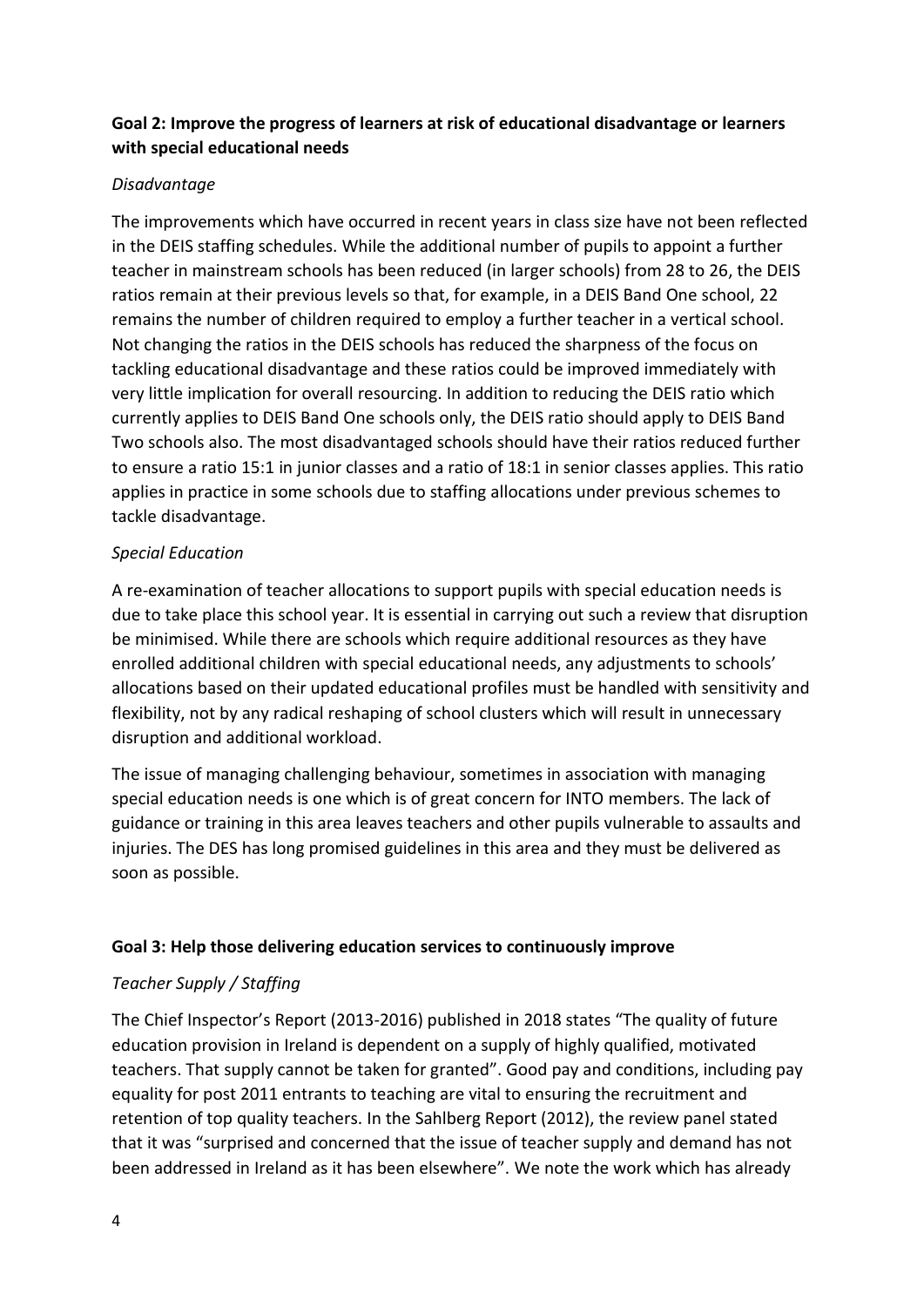been carried out by Teacher Supply Steering Group. INTO continues to request representation on the Steering Group, and in particular on the Working Group on policies and procedures.

A key priority for INTO is the establishment of Supply Panels to manage substitution in primary schools on a sustainable basis. The predicted demographic changes in the primary pupil population over the coming years offer a real opportunity to address the establishment of supply panels, in addition to reducing class size to European norms of 20 to one, ensuring adequate resourcing of special education, cover for teachers attending CPD and giving a minimum one day a week of leadership and management (release) time for teaching principals.

The challenge of demographic change is an enormous one at primary level over the next number of years. According to the DES's own figures (July 2018) 2018 is the year of peak enrolment in primary schools with significant falls each year thereafter amounting to a reduction in enrolments of over 30,000 over the three years to 2022. The effects of this will not be even across the country and in some cases the existence of schools will be threatened by significant falls in local enrolment. A plan, in co-operation with the education partners, needs to be devised to address the implications of this.

More optimistically, the reduction in enrolments in primary schools provides an opportunity to reduce class sizes so that classes in Ireland for the first time reach European averages. The conclusion of the Education Research Centre major study in 2017 (Addressing Educational Disadvantage) is worth highlighting: "The research evidence indicates that children perform better in smaller classes, especially in the earlier grades". Addressing the resource issues, including the need to resource smaller classes at a time of falling enrolments, is of central importance in devising a strategy for our education system.

# *Inspection including Child Protection and Safeguarding Inspections (CPSI)*

Primary schools are now subject to six different models of inspection – with another (CPSI) planned to come on stream. The Chief Inspector's Report (2018) highlighted strengths in primary education, including curricular reform, improvement in literacy and numeracy, and overall high standard of teaching in primary schools. Teachers want a consistent approach to inspections, an emphasis on the quality of teaching and learning, not paperwork and bureaucracy, with affirming feedback on good practice. In this regard, the INTO recommends that the DES revert to the term 'School Development Plan' instead of Action Plan for School Improvement, as it is more in keeping with the educational tradition of planning and review.

The proposed introduction of CPSI needs to be moderated and the clear views of stakeholders, as expressed at consultation stage need to be taken on board. The workload involved in complying with the 2017 child protection procedures has become a major and legitimate concern for Principals/DLPs/staffs and there is an immediate requirement to review this workload in order to maintain effective protection for pupils whilst not unnecessarily over-burdening the system. From our dealings with Principals throughout 2018,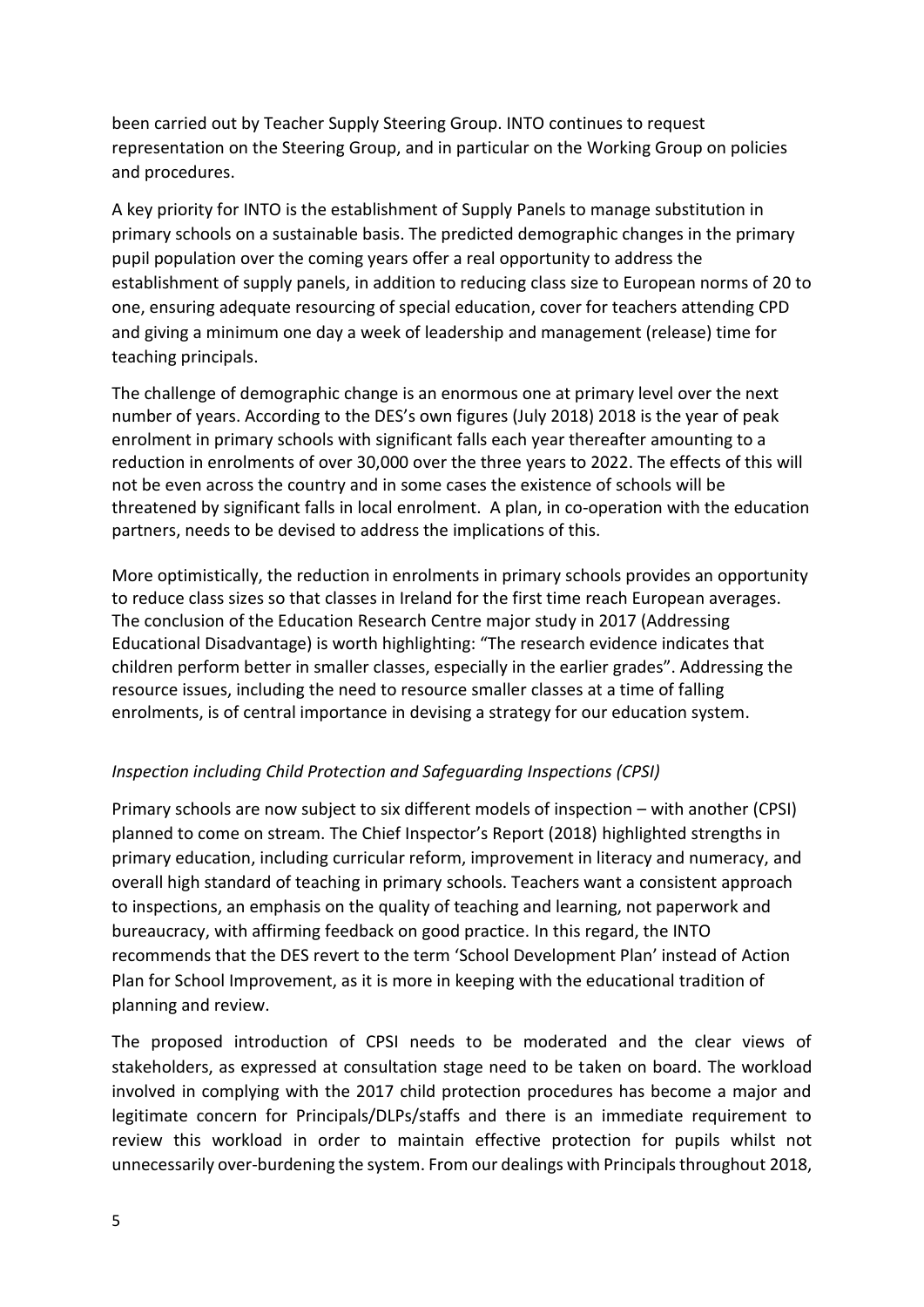INTO is satisfied that to date this balance has **not** been achieved and of even more concern, INTO is most concerned that the additional paperwork and workload generated by these new guidelines, is not advancing our shared objective of schools implementing robust child protection procedures. Clarity on what the Inspectorate will be seeking as part of the CPSI is welcome. However, the sub-checks are too many and too onerous and must be reduced.

Accordingly, INTO recommends:

- The continuation of the pilot phase across a further range of schools;
- Provision of training for DLPs and Deputy DLPs particularly those involved in an extended pilot, and the provision of whole staff training;
- That the completion of training precede the full commencement of these inspections;
- A reduction in unnecessary paperwork and records;
- Further clarity on the extent of policies required;
- Specific additional support and facilitation for teaching Principals;
- Focus on encouraging compliance as opposed to recording non-compliance this should be the case for **all** procedural matters as there is no benefit or encouragement to a school to record a procedural non-compliance matter, especially when this is rectified within the CPSI time-frame. The focus must remain on the main reporting obligations.

#### *School Leadership*

Leadership and Management (Release) Time for Teaching Principals

1765 (54%) of primary schools are led by principals who also have full-time teaching duties. However, the DES requirements in terms of administration and compliance are exactly the same for all principals. The emphasis on compliance in areas such as GDPR, Child Protection, Health and Safety and employment law has placed a huge administrative burden on principals as the day to day managers of their schools. The Ancillary Services Grant in a 100 pupil school is €16,900, which provides only part-time secretarial and caretaking services to such schools. All school secretarial / administrative staff should be paid directly by the DES, in a similar manner to teachers and SNAs.

The case for one day per week leadership and management time for teaching principals has been well made by INTO since INTO Congress 1995. Teaching principals need this time to meet the non-teaching demands of their role and to ensure that the children they teach receive the quality of teaching they are entitled to. When changes are being planned for schools, implementation must take account of the needs of the teaching principal. The nonpayment of the outstanding pay award, which would have seen allowances rise for this group of principals, remains a source of frustration and anger. This must be paid.

# *Restoration of posts*

The 2017/18 school year saw the implementation of major changes to the manner in which appointments are made to leadership and management posts, situated in the framework for leadership set out in "Looking at Our Schools". Schools and teachers have changed their practice, and this approach needs to be bedded in to the system in the coming three year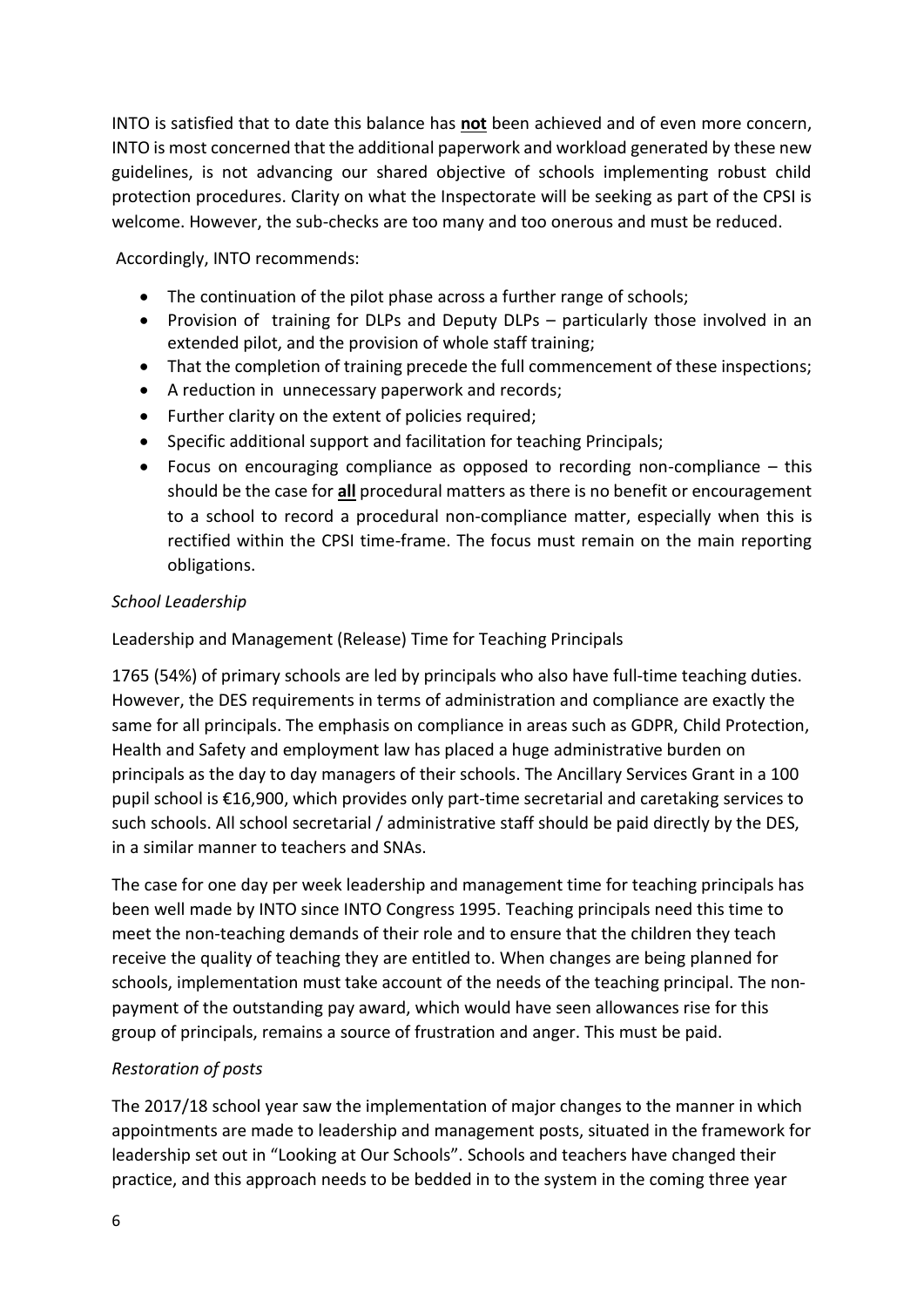period. The appointment procedures for principal and deputy principal (external appointment) also need to be revised and brought into closer alignment with the leadership framework, and to reflect best practice in recruitment for these critical posts. There must be continued support and resourcing of training for those involved in Selection Boards for these posts.

The failure to continue the restoration of posts, as committed to by the DES when these changes were agreed, is deeply concerning. We note that the Chief Inspector remarked in his report (February 2018) that: "The impact of the moratorium on posts of responsibility continues to be felt by schools". This continues to be the case and is an inhibiting factor at a time when the demands on schools are increasing and the regulatory context in which they work is ever more demanding. The commitment to continued restoration of leadership posts must be adhered to.

#### *Support for Professional Development*

The DES should support teacher quality through a specific focus on teachers as learners throughout their professional careers. During the recession, the rewards through the allowance system for teachers undertaking further studies were largely removed without any development of a support system similar to those available in other areas of the public service where employees undertake studies.

In this regard, the Teacher Fee Refund scheme is entirely inadequate and has provided significantly diminished average fee refunds to teachers over recent years. Between the years 2011 and 2016 applications for fee refunds grew by 664 (or 118%) while the average refund fell by €685 (to less than €500) or a fall of 61% (answer to Parliamentary Question 174 14 December 2017). This scheme needs urgent review, to include greater resourcing and provisions similar to those in best analogous public service scheme.

The model of using seconded teachers to provide professional development in respect of system needs has been a successful one. Seconded teachers contribute enormously through PDST, CSL and the Education Centre network. However, the sustainability of these services has been undermined by an overly restrictive approach by the DES to the management of secondments, particularly in sustaining management and leadership structures in these organisations. A review of the role of seconded teachers in the area of professional development is required.

A DES approach which is serious about helping those delivering education services to continuously improve must address the conspicuous lack of support for teachers as learners.

#### **Goal 4: Build stronger bridges between education and the wider community**

#### *Parent and Student Charter/ Section 28 Procedures*

INTO and the Teaching Council have called on the Minister to prescribe procedures so that there is a consistent approach to the handling of complaints at school level, but also to ensure that procedures at school level would have a statutory underpinning. This is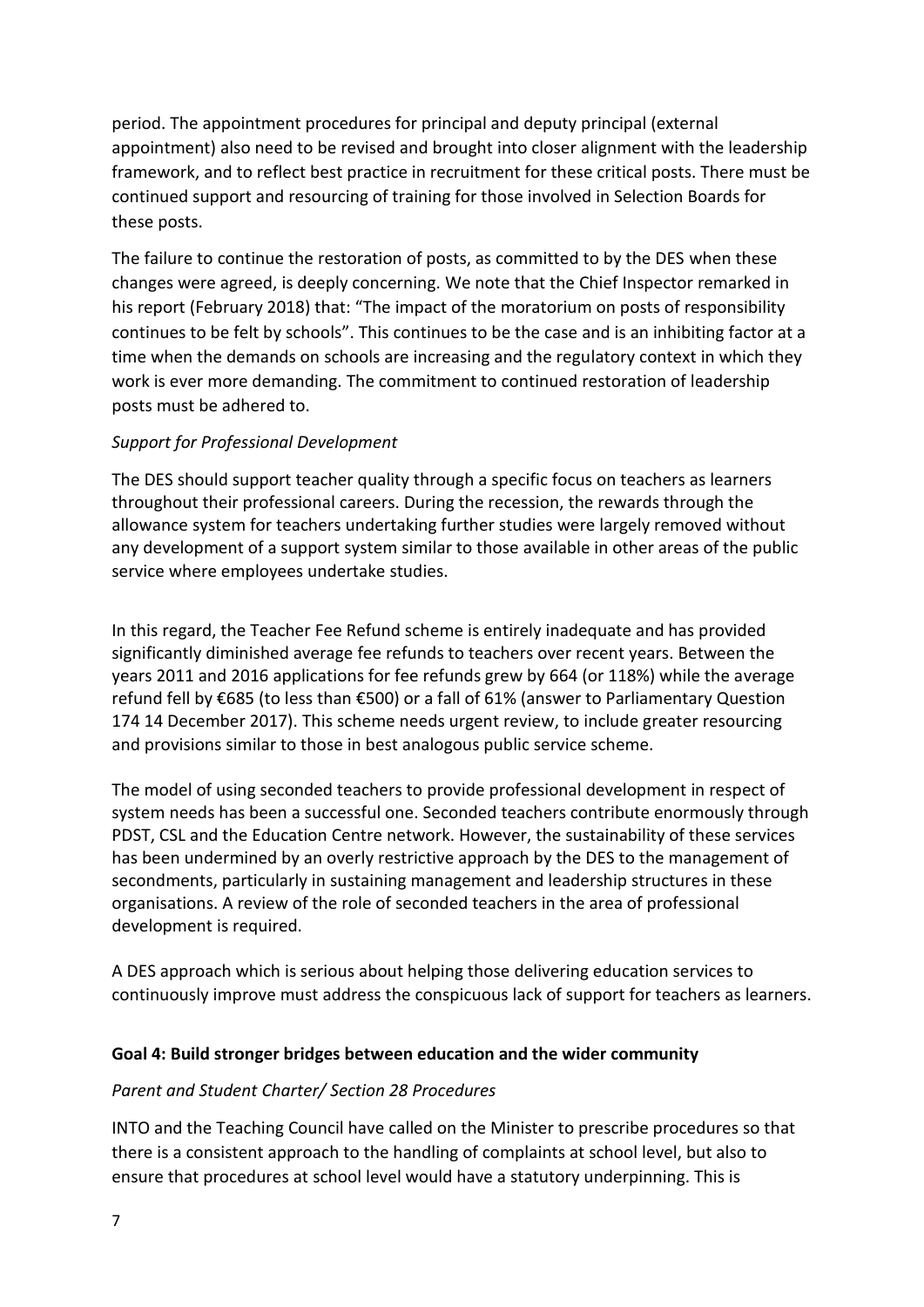extremely important in the context of the Fitness to Teach process, to ensure that all efforts are made to deal with complaints at local level, so that they do not escalate.

# *Education (Admission to Schools) Act 2018*

We note the passing of the Schools Admissions Act and the precipitous commencement of certain sections of the Act, without adequate preparation or guidance to schools. Before further sections are commenced, there is urgent need for Guidelines on admissions policies for schools, to ensure that appropriate selection criteria and processes are utilised.

The section in relation to the designation of schools to compel them to make additional provision for children with special educational needs has caused some concern in schools. There are already 1,049 special classes or units in primary schools. In compelling a school to open a special class or admit a pupil with special educational needs, there must always be a consideration of the needs of other pupils and the availability of resources in making such a decision. When special classes are established, there must be ongoing support and training for the teachers involved. The additional administrative burden on the principal of a school with special classes must be recognised and additional support provided.

### *Patronage and Management of Primary schools*

INTO supported the Forum on Pluralism and Patronage and the recommendations which emerged from it. We are disappointed at the slow progress in achieving increased diversity in the patronage of primary schools.

We note that the new Governance Manual for Primary Schools is due during the three year period, and that new Boards for primary schools are due to be established in 2019. Consideration needs to be given to how Boards, made up of volunteers, can best be supported so that they can carry out the extensive legal and compliance responsibilities required of them. The current absence of proper support for Boards means that additional workload falls on the principal teacher across a wide range of areas. Principals also report that it is becoming increasingly difficult to find people who are willing to serve on Boards.

#### **Goal 5: Improve national planning and support services**

#### *Data protection*

The implementation of the General Data Protection Regulation was a cause of major upheaval in schools during 2017/2018. The ongoing demands on schools for proper management of data and privacy issues are not sustainable without proper training and guidance. The DES has not taken responsibility for giving any guidance to schools, instead placing this burden on Boards of Management and Management bodies. We believe that this stance is neither credible nor sustainable. In his role in planning and co-ordinating the provision of education in recognised schools, the Minster cannot absolve himself of responsibility in this area. The DES must develop proper guidance for schools in this area, and provide training and resources for school personnel to carry out their statutory responsibilities.

*Payroll*